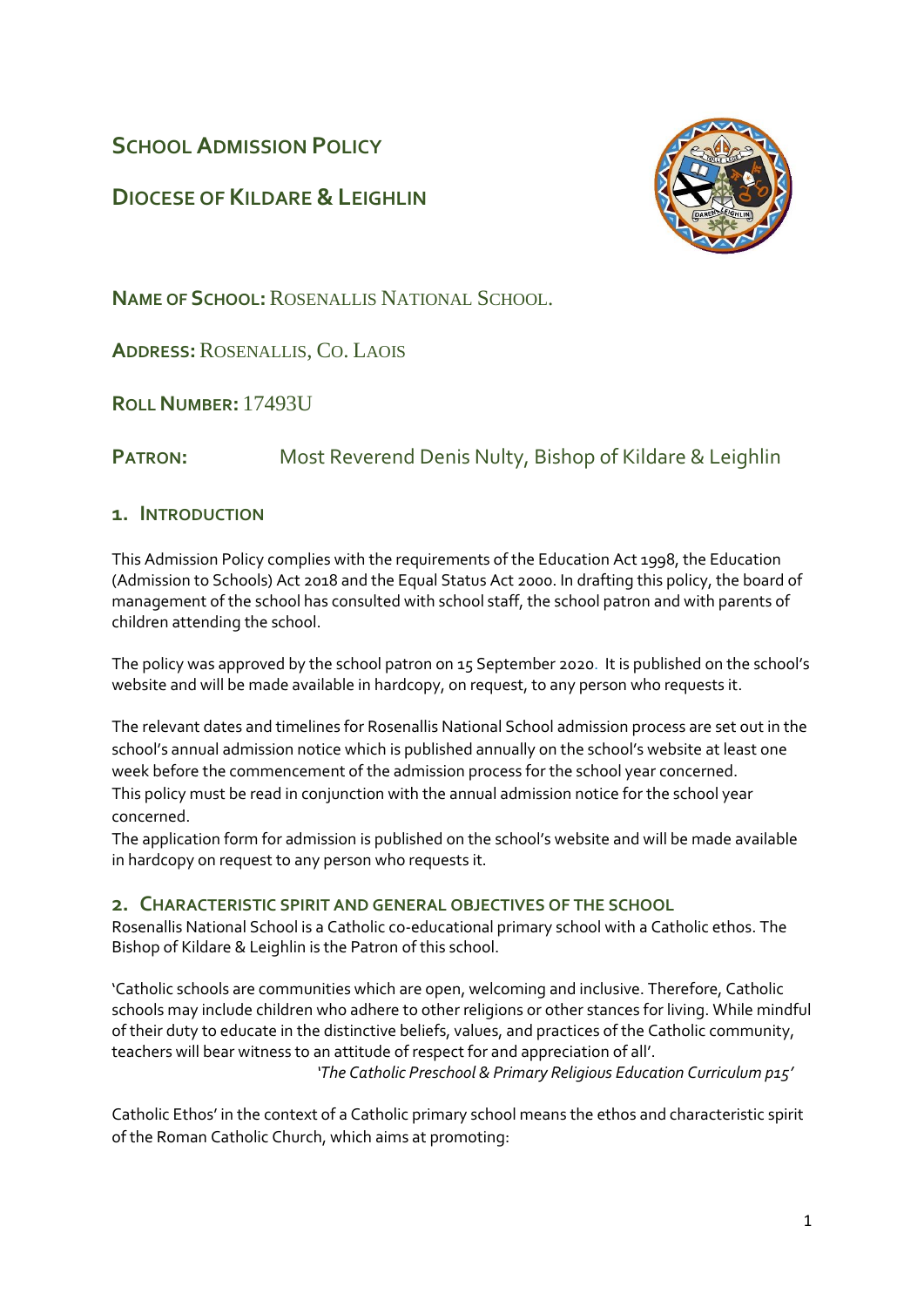- the full and harmonious development of all aspects of the person of the pupil, including the intellectual, physical, cultural, moral and spiritual aspects; and
- a living relationship with God and with other people; and
- a philosophy of life inspired by belief in God and in the life, death and resurrection of Jesus; and the formation of the pupils in the Catholic faith,
- and which school provides religious education for the pupils in accordance with the doctrines, practices and traditions of the Roman Catholic Church, and/or such ethos and/or characteristic spirit as may be determined or interpreted from time to time by the Irish Episcopal Conference.

In accordance with S.15 (2) (b) of the Education Act, 1998 the Board of Management of Rosenallis National School shall uphold, and be accountable to the patron for so upholding, the characteristic spirit of the school as determined by the cultural, educational, moral, religious, social, linguistic and spiritual values and traditions which inform and are characteristic of the objectives and conduct of the school.

# **Mission Statement of Rosenallis National School.**

- Rosenallis National School is a school which strives to provide a well-ordered, caring, happy and secure learning environment, where the intellectual, spiritual, physical, moral and cultural needs of our pupils are identified and addressed.
- Rosenallis National School is a Roman Catholic School under the patronage of the Bishop of Kildare & Leighlin. The ethos of Rosenallis National School is that of a Christian Catholic School. Religious instruction, in accordance with the doctrine and tradition of the Catholic Church, is part of the education given to children who belong to that Church. Pupils in our school are prepared for the sacraments of First Penance, First Holy Communion and Confirmation. Prayer is a feature of our school day.
- We aim to provide an appropriate, stimulating and broadly challenging education for all our pupils in line with current regulations and curriculum from the Department of Education and Skills.
- Rosenallis National School encourages involvement of parents and guardians through home-school contacts and through the involvement of the Parents' Association.
- At Rosenallis National School we endeavour to enhance the self-esteem of everyone in the school community, to imbue in the pupils respect for themselves, for other people and property. We aim to prepare our pupils for their place in a modern multicultural society by actively promoting equality and celebrating diversity. We encourage respect for our environment and community.
- $\cdot \cdot$  We strive to promote, both individually and collectively, the professional and personal development of teachers and ancillary staff.

## **3. ADMISSION STATEMENT**

Rosenallis National School will not discriminate in its admission of a student to the school on any of the following:

- (a) the gender ground of the student or the applicant in respect of the student concerned,
- (b) the civil status ground of the student or the applicant in respect of the student concerned,
- (c) the family status ground of the student or the applicant in respect of the student concerned,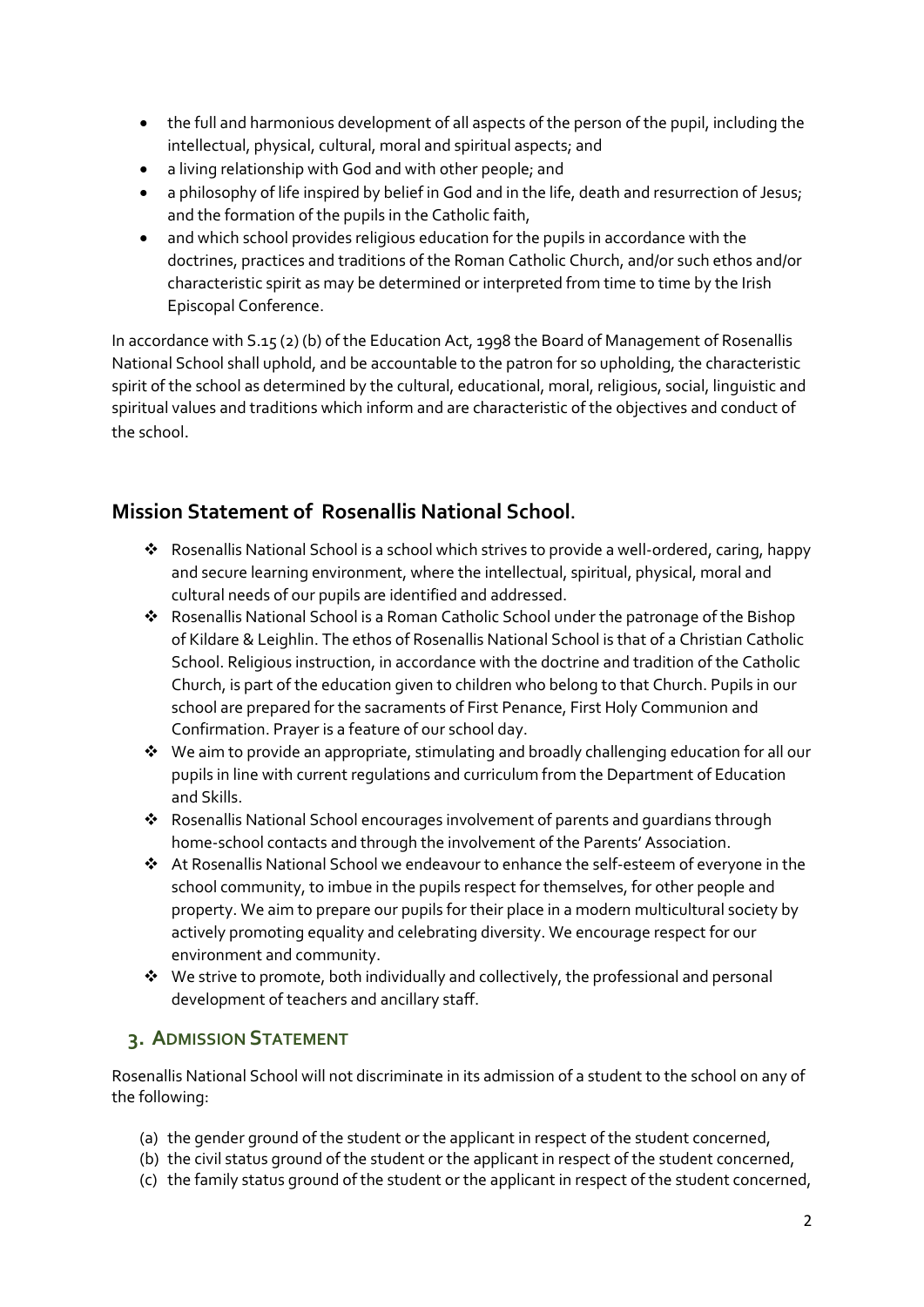- (d) the sexual orientation ground of the student or the applicant in respect of the student concerned,
- (e) the religion ground of the student or the applicant in respect of the student concerned,
- (f) the disability ground of the student or the applicant in respect of the student concerned,
- (g) the ground of race of the student or the applicant in respect of the student concerned,
- (h) the Traveller community ground of the student or the applicant in respect of the student concerned, or
- (i) the ground that the student or the applicant in respect of the student concerned has special educational needs

As per section 61 (3) of the Education Act 1998, 'civil status ground', 'disability ground', 'discriminate', 'family status ground', 'gender ground', 'ground of race', 'religion ground', 'sexual orientation ground' and 'Traveller community ground' shall be construed in accordance with section 3 of the Equal Status Act 2000.

#### **All denominational schools**

Rosenallis National School is a school whose objective is to provide education in an environment which promotes certain religious values and does not discriminate where it refuses to admit as a student a person who is not Roman Catholic and it is proved that the refusal is essential to maintain the ethos of the school.

#### **Schools with special educational classes(es)**

Rosenallis NS is a school which has established a special class, with the approval of the Minister of Education & Skills, which provide an education exclusively for students with a category or categories of special educational needs specified by the Minister and may refuse to admit to the class a student how does not have the category of needs specified.

# **4. Categories of Special Educational Needs catered for in the School/Special Class.**

Rosenallis National School, with the approval of the Minister of Education and Skills, has established a class to provide an education exclusively for students with ASD

## **5.ADMISSION OF STUDENTS**

This school shall admit each student seeking admission except where –

- a) the school is oversubscribed (please se[e section 6](#page-3-0) below for further details)
- b) a parent of a student, when required by the principal in accordance with section  $23(4)$  of the Education (Welfare) Act 2000, fails to confirm in writing that the code of behaviour of the school is acceptable to him or her and that he or she shall make all reasonable efforts to ensure compliance with such code by the student

#### **All denominational schools**

Rosenallis National School is a Roman Catholic School and may refuse to admit as a student a person who is not Roman Catholic where it is proved that the refusal is essential to maintain the ethos of the school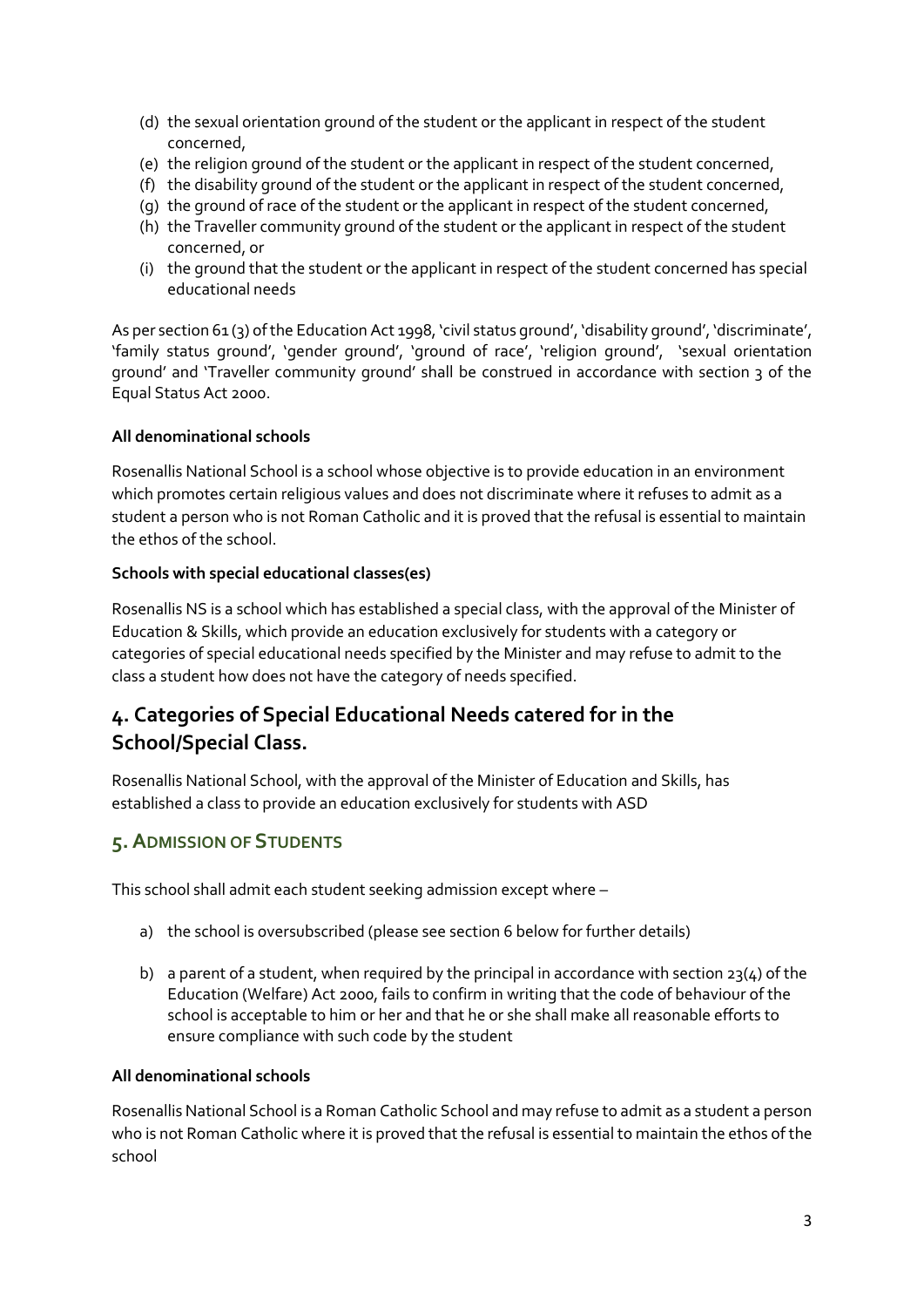# <span id="page-3-0"></span>**6 OVERSUBSCRIPTION**

In the event that the school is oversubscribed, the school will, when deciding on applications for admission, apply the following selection criteria in the order listed below to those applications that are received within the timeline for receipt of applications as set out in the school's annual admission notice:

### **Criteria to be used**

1. Children who are four years of age before the first day of the academic year who have siblings currently enrolled in the school. (If the applications within categories exceed the number of places available, older children will have precedence.)

2. Children who are four years of age before the first day of the academic year and **whose parent is an employee of the school.** (If the applications within categories exceed the number of places available, older children will have precedence.)

3. Children who are four years of age before the first day of the academic year and who live within the **parish of Rosenallis.** (As per map attached to this policy). Evidence of residency will be requested in the form of a recent utility bill. (If the applications within categories exceed the number of places available, older children will have precedence.)

4. Children not in the above named categories and who are four years of age before the first day of the academic school year. (If the applications within categories exceed the number of places available, older children will have precedence.)

In the event that there are two or more students tied for a place or places in any of the selection criteria categories above (the number of applicants exceeds the number of remaining places), the following arrangements will apply:

- If the applications within the categories exceed the number of places available, **older children will have precedence.**
- $\div$  If, in the event that one place is available and the next two children are twins; both will be taken**.**

### **7 WHAT WILL NOT BE CONSIDERED OR TAKEN INTO ACCOUNT**

In accordance with section 62(7) (e) of the Education Act, the school will not consider or take into account any of the following in deciding on applications for admission or when placing a student on a waiting list for admission to the school

- a student's prior attendance at a pre-school or pre-school service, including naíonraí.
- The payment of fees or contributions (howsoever described) to the school.
- a student's academic ability, skills or aptitude.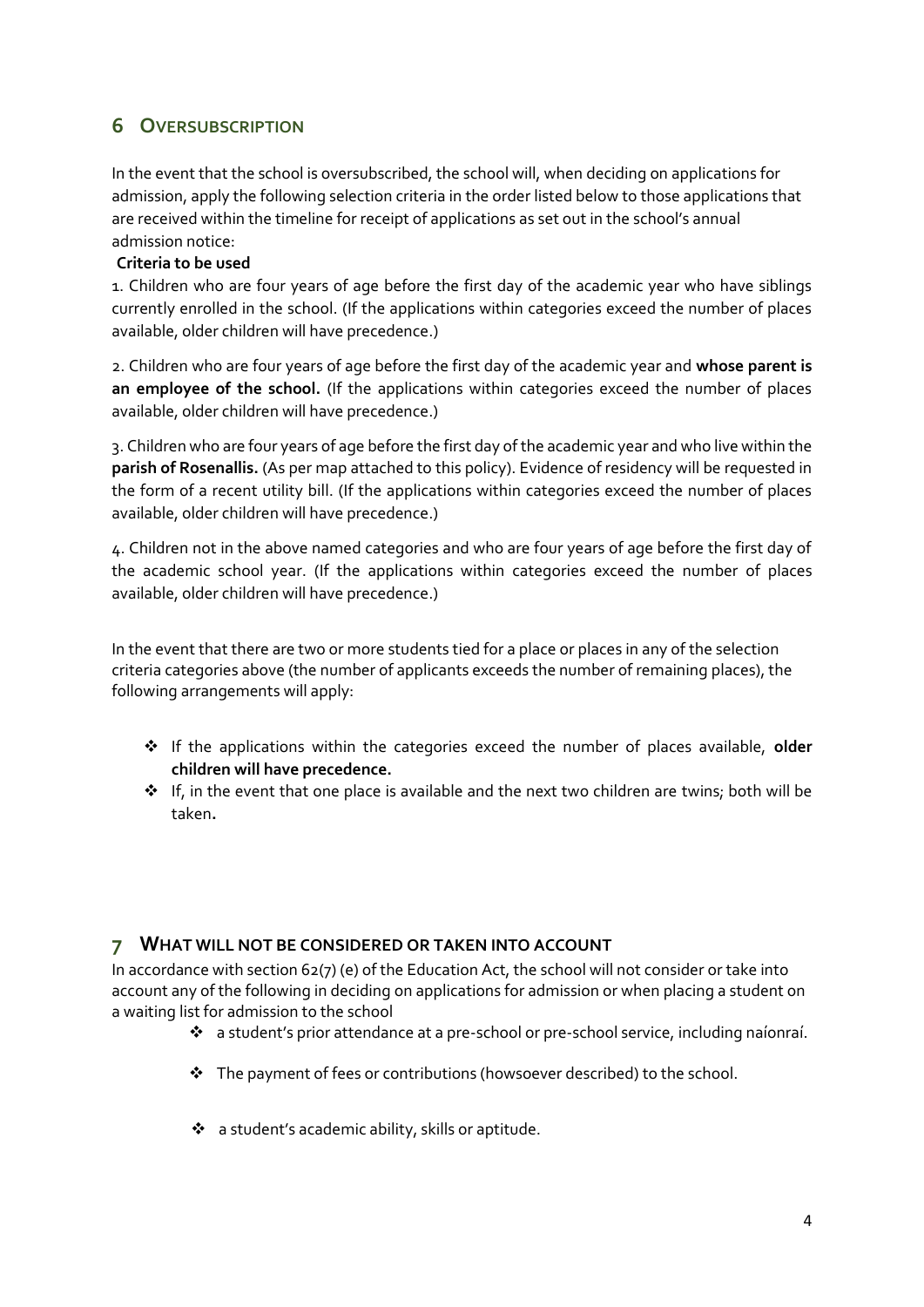- $\cdot \cdot$  the occupation, financial status, academic ability, skills or aptitude of a student's parents.
- a requirement that a student, or his or her parents, attend an interview, open day or other meeting as a condition of admission.
- \* a student's connection to the school by virtue of a member of his or her family attending or having previously attended the school.

 $\cdot \cdot$  the date and time on which an application for admission was received by the school, This is subject to the application being received at any time during the period specified for receiving applications set out in the annual admission notice of the school for the school year concerned. (In other words, there is no advantage if the enrolment forms are handed into the school on the first or last day of the specified days for enrolment. However, late applications will affect enrolment if the school is oversubscribed.)

## **8 DECISIONS ON APPLICATIONS**

All decisions on applications for admission to Rosenallis National School will be based on the following:

- Our school's admission policy
- The school's annual admission notice
- The information provided by the applicant in the school's official application form received during the period specified in our annual admission notice for receiving applications

(Please see section 14 below in relation to applications received outside of the admissions period and section 15 below in relation to applications for places in years other than the intake group.)

Selection criteria that are not included in our school admission policy will not be used to make a decision on an application for a place in our school.

## **9 NOTIFYING APPLICANTS OF DECISIONS**

Applicants will be informed in writing as to the decision of the school, within the timeline outlined in the annual admissions notice.

If a student is not offered a place in our school, the reasons why they were not offered a place will be communicated in writing to the applicant, including, where applicable, details of the student's ranking against the selection criteria and details of the student's place on the waiting list for the school year concerned.

Applicants will be informed of the right to seek a review/right of appeal of the school's decision (see section 18 below for further details).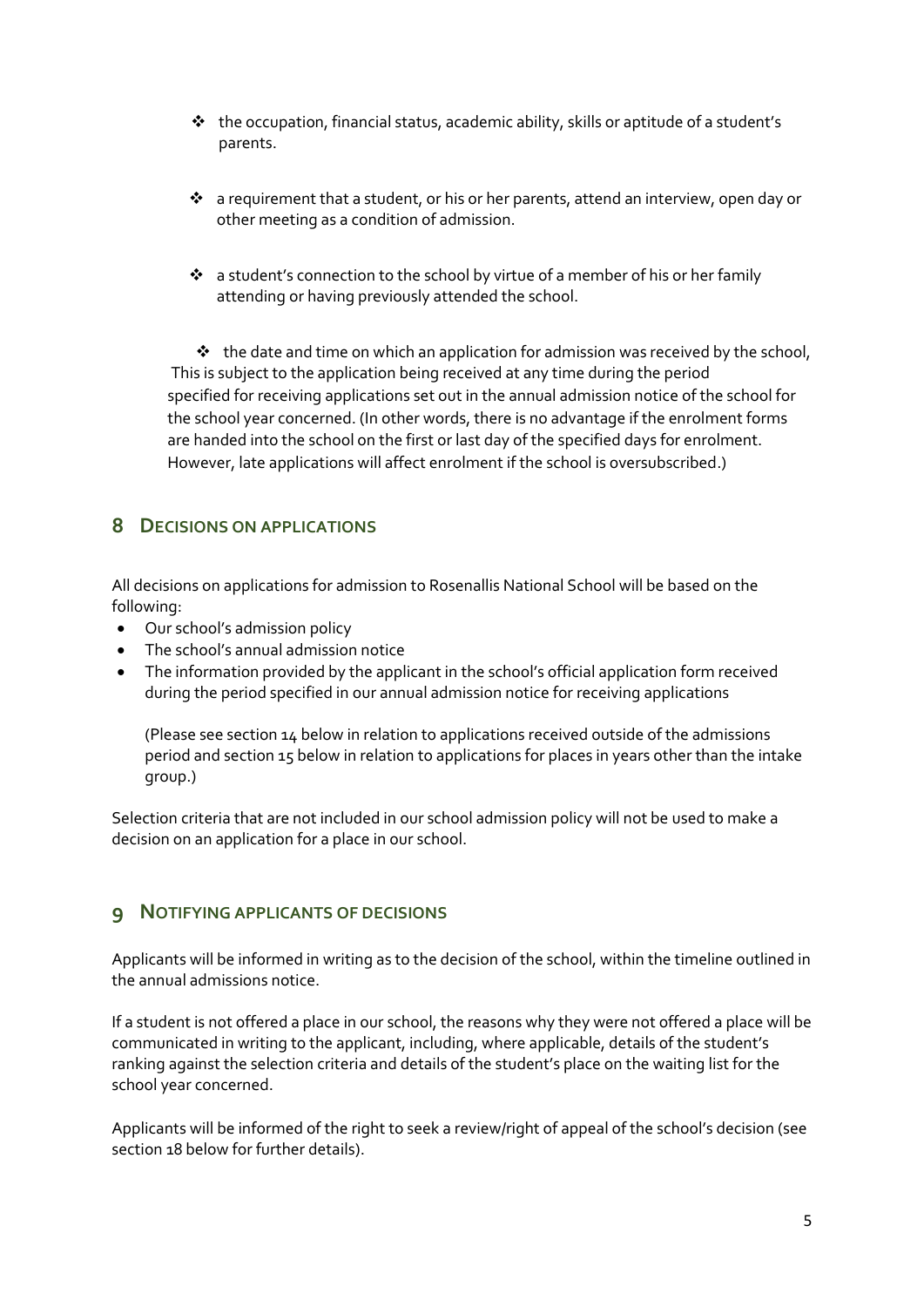### <span id="page-5-0"></span>**10 ACCEPTANCE OF AN OFFER OF A PLACE BY AN APPLICANT**

In accepting an offer of admission from Rosenallis National School you must indicate—

(i) whether or not you have accepted an offer of admission for another school or schools. If you have accepted such an offer, you must also provide details of the offer or offers concerned and

(ii) whether or not you have applied for and awaiting confirmation of an offer of admission from another school or schools, and if so, you must provide details of the other school or schools concerned.

(iii) whether it is your intention to accept the place offered to you by Rosenallis National School.

#### **11 CIRCUMSTANCES IN WHICH OFFERS MAY NOT BE MADE OR MAY BE WITHDRAWN**

An offer of admission may not be made or may be withdrawn by Rosenallis National School where—

- (i) it is established that information contained in the application is false or misleading.
- (ii) an applicant fails to confirm acceptance of an offer of admission on or before the date set out in the annual admission notice of the school.
- (iii) the parent of a student, when required by the principal in accordance with section  $23(4)$  of the Education (Welfare) Act 2000, fails to confirm in writing that the code of behaviour of the school is acceptable to him or her and that he or she shall make all reasonable efforts to ensure compliance with such code by the student; or
- (iv) an applicant has failed to comply with the requirements of 'acceptance of an offer' as set out i[n section 10](#page-5-0) above.

### **12 SHARING OF DATA WITH OTHER SCHOOLS**

Applicants should be aware that section 66(6) of the Education (Admission to Schools) Act 2018 allows for the sharing of certain information between schools in order to facilitate the efficient admission of students.

Section 66(6) allows a school to provide a patron or another board of management with a list of the students in relation to whom—

- (i) an application for admission to the school has been received,
- (ii) an offer of admission to the school has been made, or
- (iii) an offer of admission to the school has been accepted.

The list may include any or all of the following:

- (i) the date on which an application for admission was received by the school;
- (ii) the date on which an offer of admission was made by the school;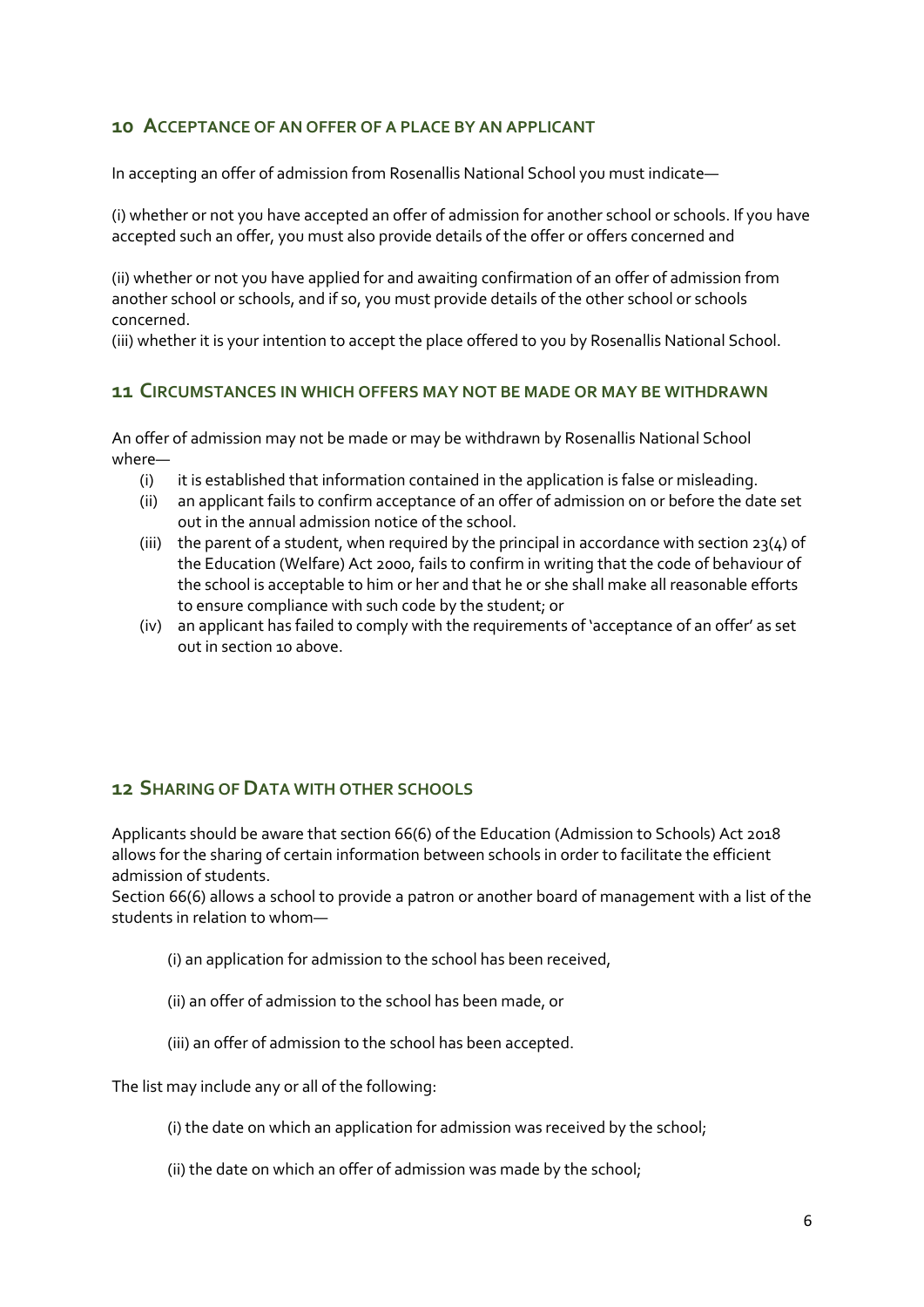(iii) the date on which an offer of admission was accepted by an applicant;

(iv) a student's personal details including his or her name, address, date of birth and personal public service number (within the meaning of section 262 of the Social Welfare Consolidation Act 2005).

## **13 WAITING LIST IN THE EVENT OF OVERSUBSCRIPTION**

In the event of there being more applications to the school year concerned than places available, a waiting list of students whose applications for admission to Rosenallis National School were unsuccessful due to the school being oversubscribed will be compiled and will remain valid for the school year in which admission is being sought.

Placement on the waiting list of Rosenallis National School is in the order of priority assigned to the students' applications after the school has applied the selection criteria in accordance with this admission policy.

Applicants whose applications are received after the closing date, outlined in the Annual Admission Notice, will be placed at the end of the waiting list in order of the date of receipt of the application.

Offers of any subsequent places that become available for and during the school year in relation to which admission is being sought will be made to those students on the waiting list, in accordance with the order of priority in relation to which the students have been placed on the list.

## **14 LATE APPLICATIONS**

All applications for admission received after the closing date as outlined in the annual admission notice will be considered and decided upon in accordance with our school's admissions policy, the Education Admissions to School Act 2018 and any regulations made under that Act.

Late applicants will be notified of the decision in respect of their application no later than three weeks after the date on which the school received the application. Late applicants will be offered a place if there is place available. In the event that there is no place available, the name of the applicant will be added to the waiting list as set out in Section 13.

# **15 PROCEDURES FOR ADMISSION OF STUDENTS TO OTHER YEARS AND DURING THE SCHOOL YEAR**

The procedures of the school in relation to the admission of students who are not already admitted to the school to classes or years other than the school's intake group are as follows:

- Pupils may transfer to the school at any time, subject to the Admissions Policy of the school, available space and either the approval of the Department of Education and Skills **or** when a transfer is made because of a change of the ordinary residence of the child. Such applications will be dealt with on a case by case basis.
- A pupil who leaves the school and who is struck off the Rolla/POD, and who subsequently wishes to return to the school must reapply to the Board of Management in writing.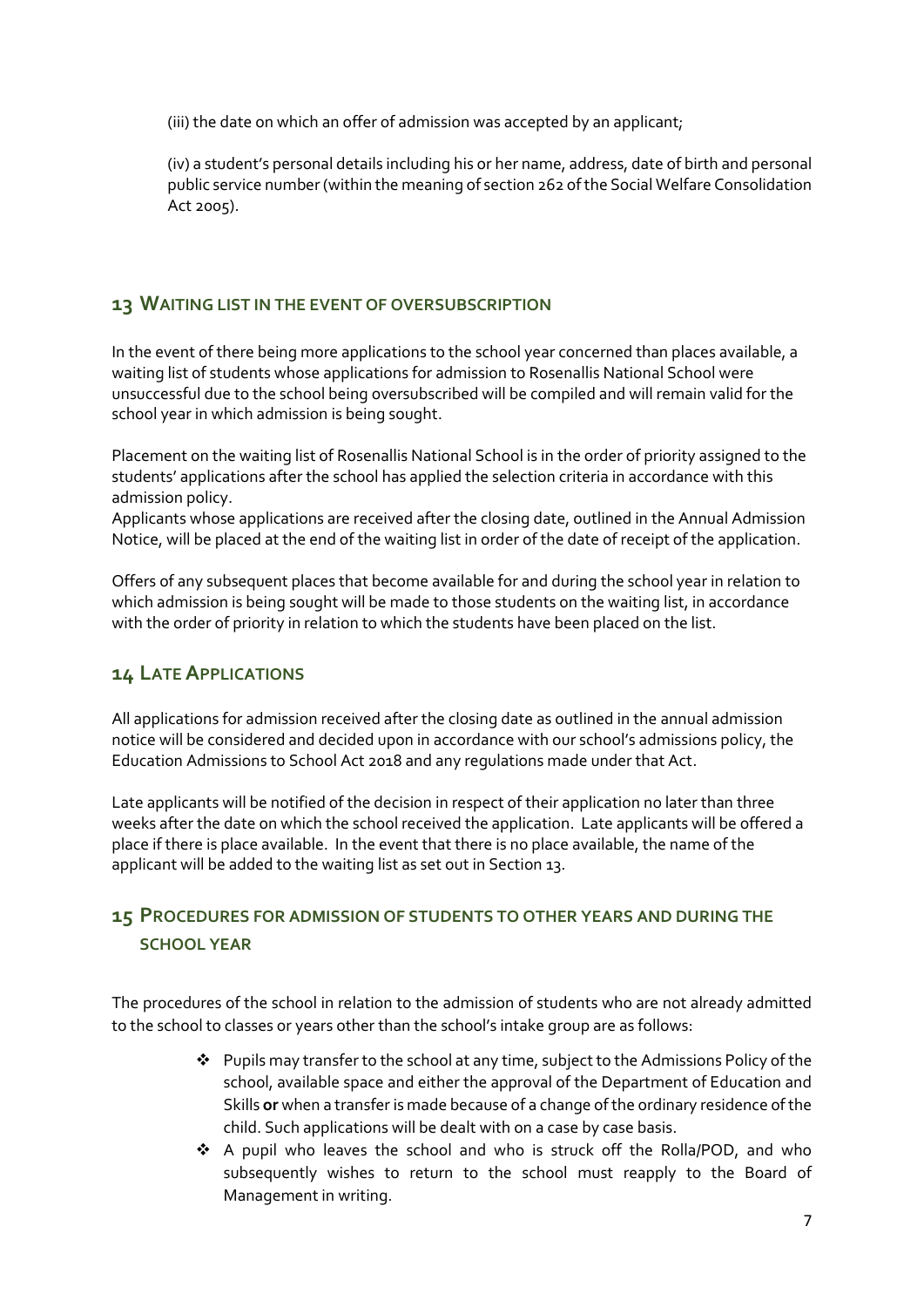$\clubsuit$  Parents /quardians who request a school place will be given an enrolment form. When the enrolment form has been received by the school, the parent/guardian will be informed if a place is available.

### **16 DECLARATION IN RELATION TO THE NON-CHARGING OF FEES**

The board of Rosenallis National School or any persons acting on its behalf will **not** charge fees for or seek payment or contributions (howsoever described) as a condition of-

- (a) an application for admission of a student to the school, or
- (b) the admission or continued enrolment of a student in the school.

### **17 ARRANGEMENTS REGARDING STUDENTS NOT ATTENDING RELIGIOUS INSTRUCTION**

A written request should be made to the principal of the school. A meeting will then be arranged with the parent(s) to discuss how the request may be accommodated by the school. Written requests by parents/guardians will be considered on a case by case basis.

### **18. REVIEWS/APPEALS**

#### **Review of decisions by the Board of Management**

The parent of the student, or in the case of a student who has reached the age of 18 years, the student, may request the board to review a decision to refuse admission. Such requests must be made in accordance with Section 29C of the Education Act 1998.

The timeline within which such a review must be requested and the other requirements applicable to such reviews are set out in the procedures determined by the Minister under section 29B of the Education Act 1998 which are published on the website of the Department of Education and Skills.

The board will conduct such reviews in accordance with the requirements of the procedures determined under Section 29B and with section 29C of the Education Act 1998.

**Note:** Where an applicant has been refused admission due to the school being oversubscribed, the applicant **must request a review** of that decision by the board of management prior to making an appeal under section 29 of the Education Act 1998.

Where an applicant has been refused admission due to a reason other than the school being oversubscribed, the applicant **may request a review** of that decision by the board of management prior to making an appeal under section 29 of the Education Act 1998.

#### **Right of appeal**

Under Section 29 of the Education Act 1998, the parent of the student, or in the case of a student who has reached the age of 18 years, the student, may appeal a decision of this school to refuse admission.

An appeal may be made under Section 29 (1) (c) (i) of the Education Act 1998 where the refusal to admit was due to the school being oversubscribed.